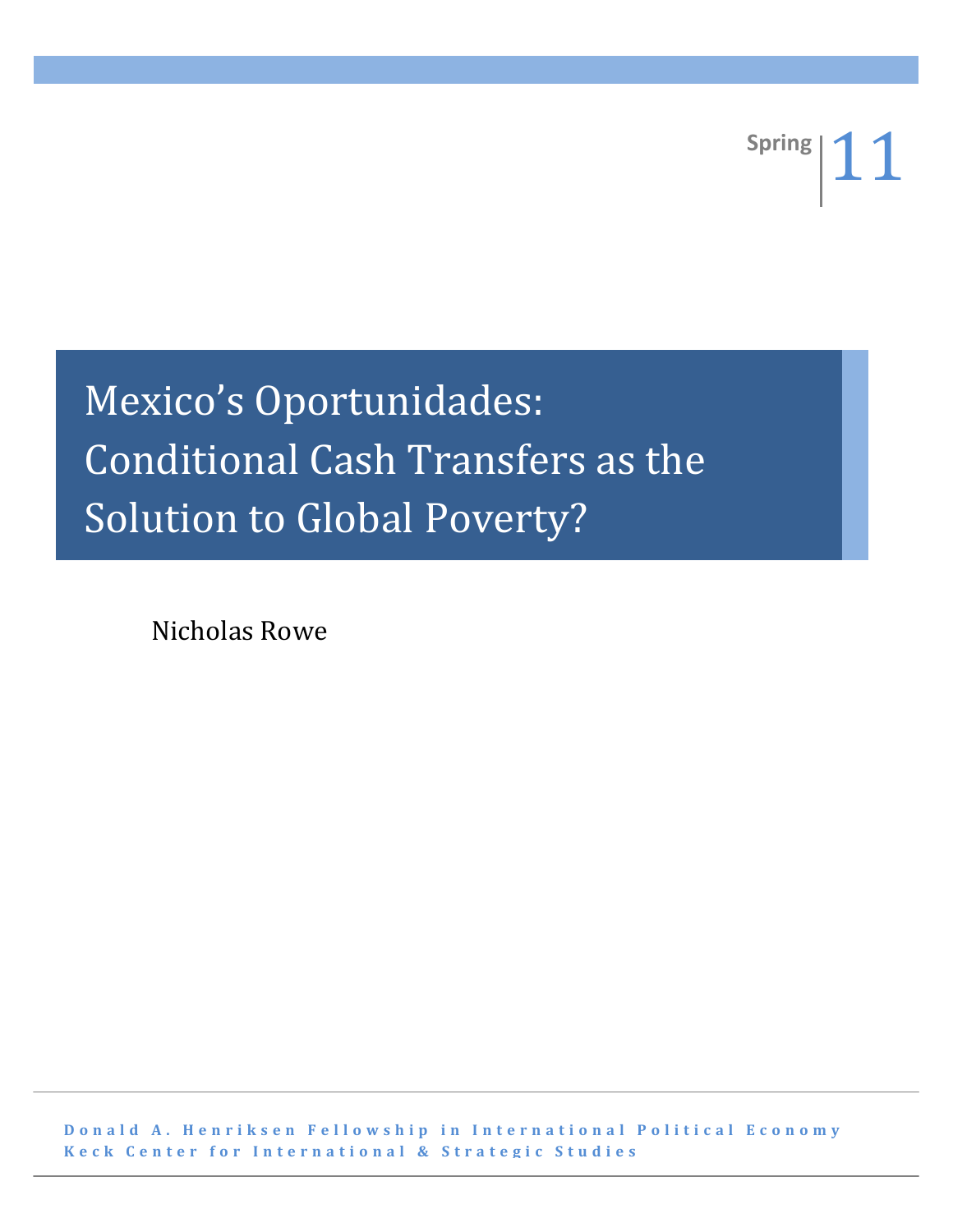# *Introduction*

ı

Like many other developing countries, Mexico has struggled to alleviate poverty and reduce income inequality. Despite decades of experience in development and social assistance policy, indicators of poverty remained alarmingly high and consistent through the mid-1990s, with nearly 30% of the general population, and in excess of 50% in rural areas, living in extreme poverty. Income levels as well as welfare indicators such as nutritional status, infant mortality, illiteracy rates, and access to and use of educational and health services disappointed.[1](#page-1-0)

The antipoverty policy agenda in Mexico shifted significantly after the country endured a great political and economic crisis beginning in 1994. The Zapatista Army for National Liberation uprising in January precipitated in the March assassination of Presidential candidate Luis Donaldo Colosio of the ruling *Partido Revolucionario Institucional*.[2](#page-1-1) Political uncertainty, combined with the devaluation of the peso that abruptly ended critical capital inflows, triggered a financial crisis in December that came to be known as *el error de diciembre*. [3](#page-1-2) The aftermath resulted in economic hardship for all, with a 21% decline in real wages over 199[4](#page-1-3)-96.4 This decline, abetted by rising unemployment, disproportionately affected the poor. The poverty index with regard to a foodbased poverty line almost doubled from 21.2% before the crisis to 37.4% by 1996.[5](#page-1-4)

The incoming Zedillo administration faced two primary constraints in offsetting the impact of the crisis amongst the poorest: first, severe budgetary restrictions and austerity measures precluded an increase in social spending; second, existing antipoverty policies failed to reach the

<span id="page-1-0"></span><sup>1</sup> Santiago Levy, *Progess Against Poverty: Sustaining Mexico's Progresa-Oportunidades Program* (Washington, DC: Brookings Institution Press, 2006), 4.

<span id="page-1-1"></span><sup>2</sup> Miguel Niño-Zarazúa, "Mexico's Progresa-Oportunidades and the Emergence of Social Assistance in Latin America," March 16, 2011[, http://papers.ssrn.com/sol3/papers.cfm?abstract\\_id=1788074,](http://papers.ssrn.com/sol3/papers.cfm?abstract_id=1788074) accessed March 24, 2011.

<span id="page-1-2"></span><sup>3</sup> Francisco Gil-D**í**az, "The Origin of Mexico's 1994 Financial Crisis," 1998[, http://www.cato.org/pubs/journal/cj17n3-](http://www.cato.org/pubs/journal/cj17n3-14.html) [14.html,](http://www.cato.org/pubs/journal/cj17n3-14.html) accessed March 25, 2011.

<span id="page-1-3"></span><sup>4</sup> David J. McKenzie, "How Do Households Cope with Aggregate Shocks? Evidence from the Mexican Peso Crisis," *World Development* 31 (2003), 1179.

<span id="page-1-4"></span><sup>5</sup> Miguel Niño-Zarazúa, "Mexico's Progresa-Oportunidades and the Emergence of Social Assistance in Latin America"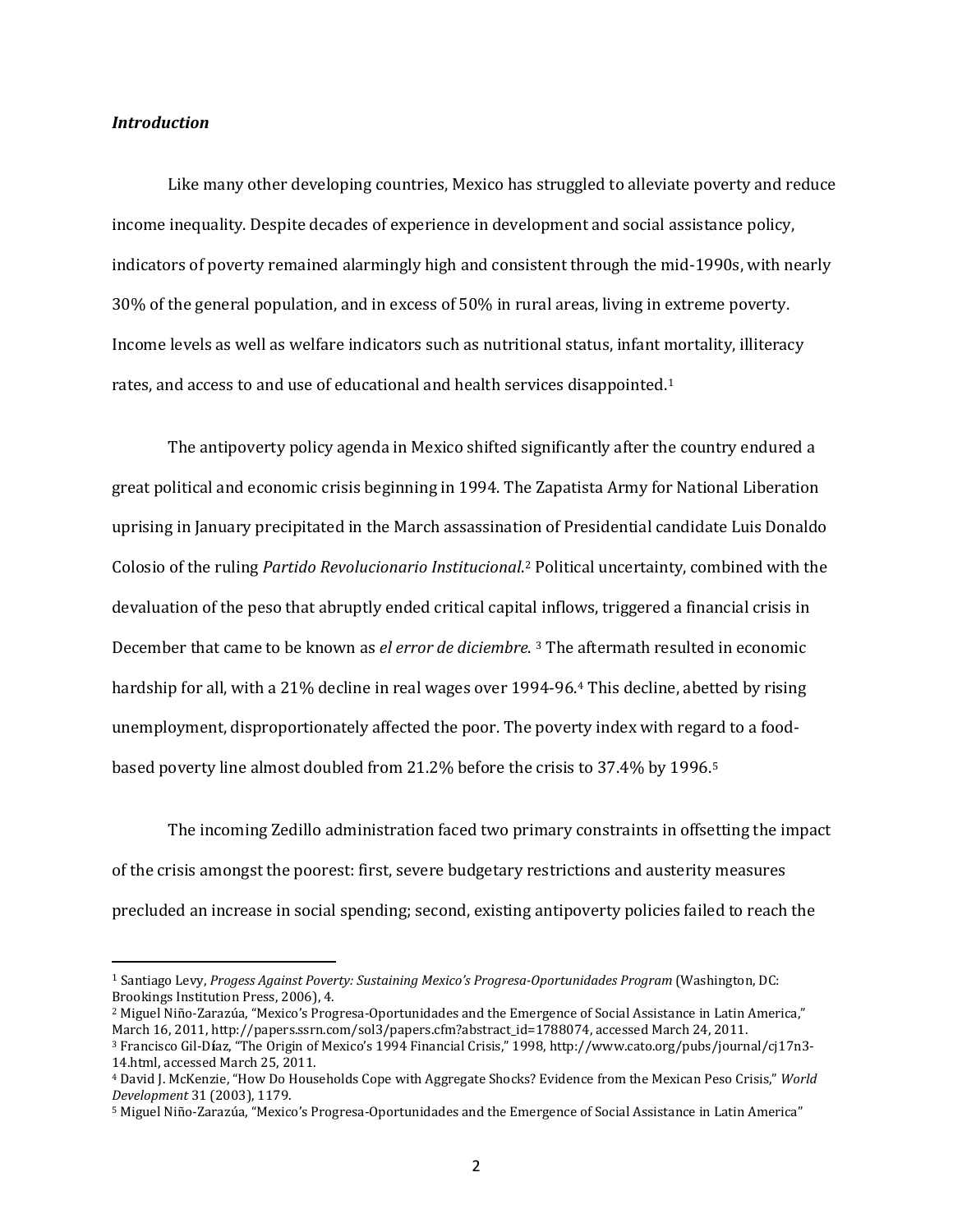majority of the poor. Most of these policies consisted of ineffective generalized and targeted food and in-kind subsidies. [6](#page-2-0) A critical fault rested in an imbalance in the distribution of budget funds between urban and rural areas. 75% of the total budget for subsidized food consumption was appropriated to urban areas despite the fact that over 60% of the poor called rural areas home. A large percentage of income transfer, in fact, was captured by non-target households.<sup>[7](#page-2-1)</sup>

Given limited fiscal resources, substitution of social policies which avoided additional pressure on the federal budget emerged as the most feasible political option. Conditions were prime to make substantive adjustments to existing food subsidy and related poverty programs; the beginning of a new administration naturally facilitated change while the economic crisis created a necessary sense of urgency.<sup>[8](#page-2-2)</sup> President Ernesto Zedillo and policymakers set to debating how best to protect the poor.

Several considerations created a dilemma in formulating an appropriate policy response. Increasing the scope and coverage of existing programs in the short run would demonstrate genuine efforts to protect the poor, but phasing out such programs after the crisis would present a political challenge and call into question the credibility of efforts to reform food subsidy policy. At the same time, failure to integrate a short-term response to the crisis would be seen as insensitive to the needs of the poor. Despite the need for a short-term response to protect the poor from the effects of the crisis, failure to set the basis for a medium-term response that could foster a sustained increase in standards of living would represent a missed opportunity. [9](#page-2-3)

In 1997, Mexico launched a revolutionary, incentive-based poverty alleviation program known as Progresa (later renamed and henceforth referred to as Oportunidades) in response to

<span id="page-2-0"></span><sup>6</sup> Ibid.

<span id="page-2-1"></span><sup>7</sup> Santiago Levy, *Progess Against Poverty: Sustaining Mexico's Progresa-Oportunidades Program*, 5.

<span id="page-2-2"></span><sup>8</sup> Ibid, 14.

<span id="page-2-3"></span><sup>9</sup> Ibid, 14.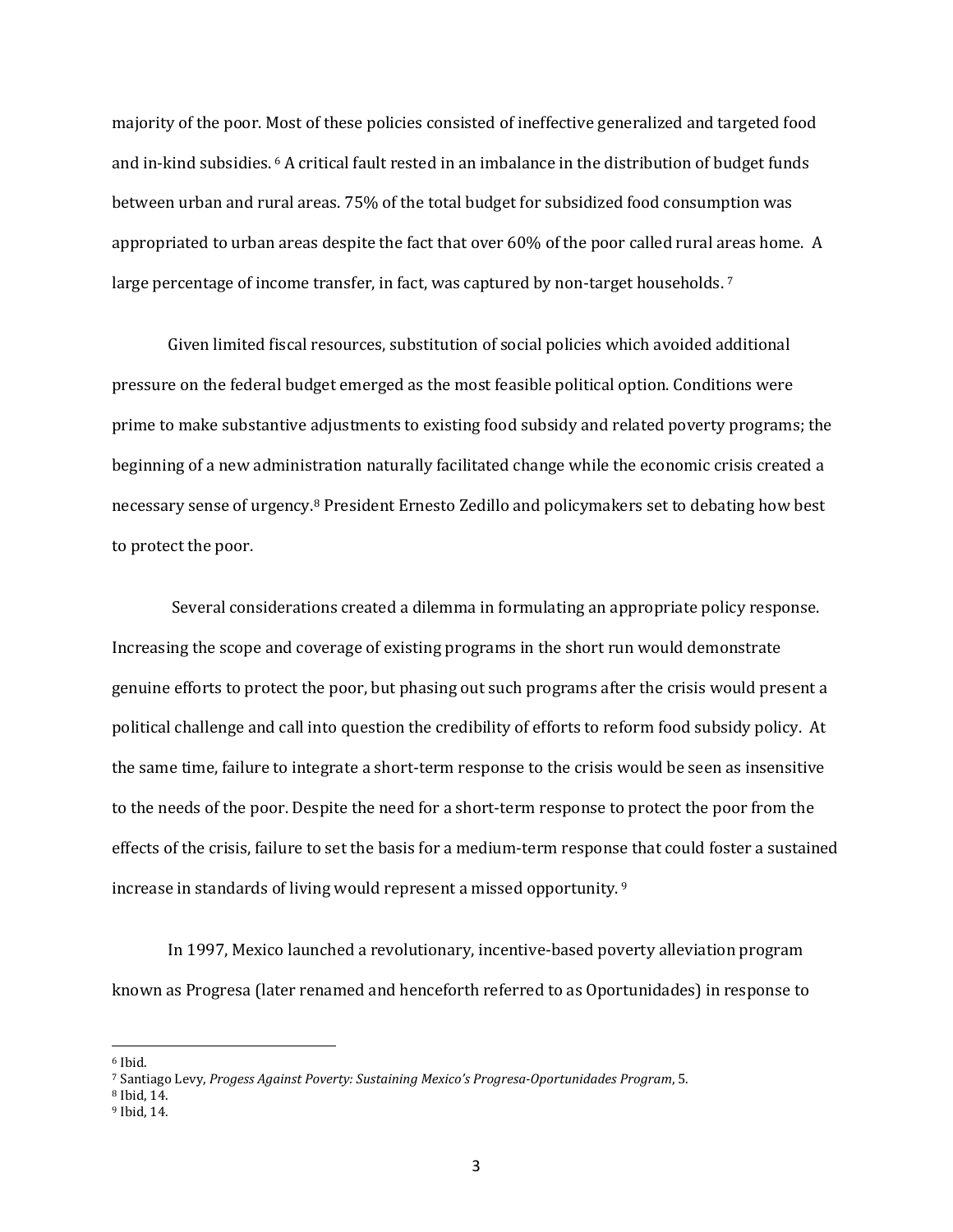these dilemmas. The idea is simple: small amounts of money are dispensed bimonthly to poor families based on the strict conditions that children regularly attend school and family members obtain preventive medical care through regular clinic visits and attendance of educational talks. In this way, Oportunidades aimed to provide short-term income poverty relief from the impacts of the crisis and afterwards by increasing immediate consumption possibilities, while promoting the formation of human capital as a means to break the intergenerational transmission of poverty as part of a long-term development strategy.[10](#page-3-0) Families are free to spend cash transfers as they wish and continue to receive them so long as they adhere to the prescribed conditions. Oportunidades is one of the first examples of conditional cash transfers (CCTs).

Oportunidades, and in a more general sense conditional cash transfers, represents a departure from traditional forms of social policy. The program moves beyond conventional approaches such as food and in-kind subsidies to embrace a multidimensional approach, one which redefines poverty beyond consideration of income to encompass welfare indicators such as health, education, and nutrition. [11](#page-3-1) Such market-based approaches which stress household agency insofar as consumption and the role of the labor market in enabling access to stable livelihoods have been a crucial shift in thinking about how to address poverty, particularly in Latin America.[12](#page-3-2) The economic rationale underpinning conditional cash transfers will later be expanded upon.

Oportunidades gradually replaced food subsidies to become the largest single poverty alleviation program in Mexico's history. By the end of 2005, 24 million people, or 23.8% of Mexico's population, benefitted from the program. This figure is slightly higher than the number living in extreme poverty in the previous year. Gradually expanding from small and marginalized rural localities to larger and less marginalized urban areas, it has expanded in line with the geographical

<span id="page-3-0"></span><sup>10</sup> Peter Lloyd-Sherlock, "Doing a Bit More for the Poor? Social Assistance in Latin America," *Journal of Social Policy* 37 (2008), 623-624.

<span id="page-3-1"></span><sup>11</sup> Miguel Niño-Zarazúa, "Mexico's Progresa-Oportunidades and the Emergence of Social Assistance in Latin America"

<span id="page-3-2"></span><sup>12</sup> Peter Lloyd-Sherlock, "Doing a Bit More for the Poor? Social Assistance in Latin America," 622.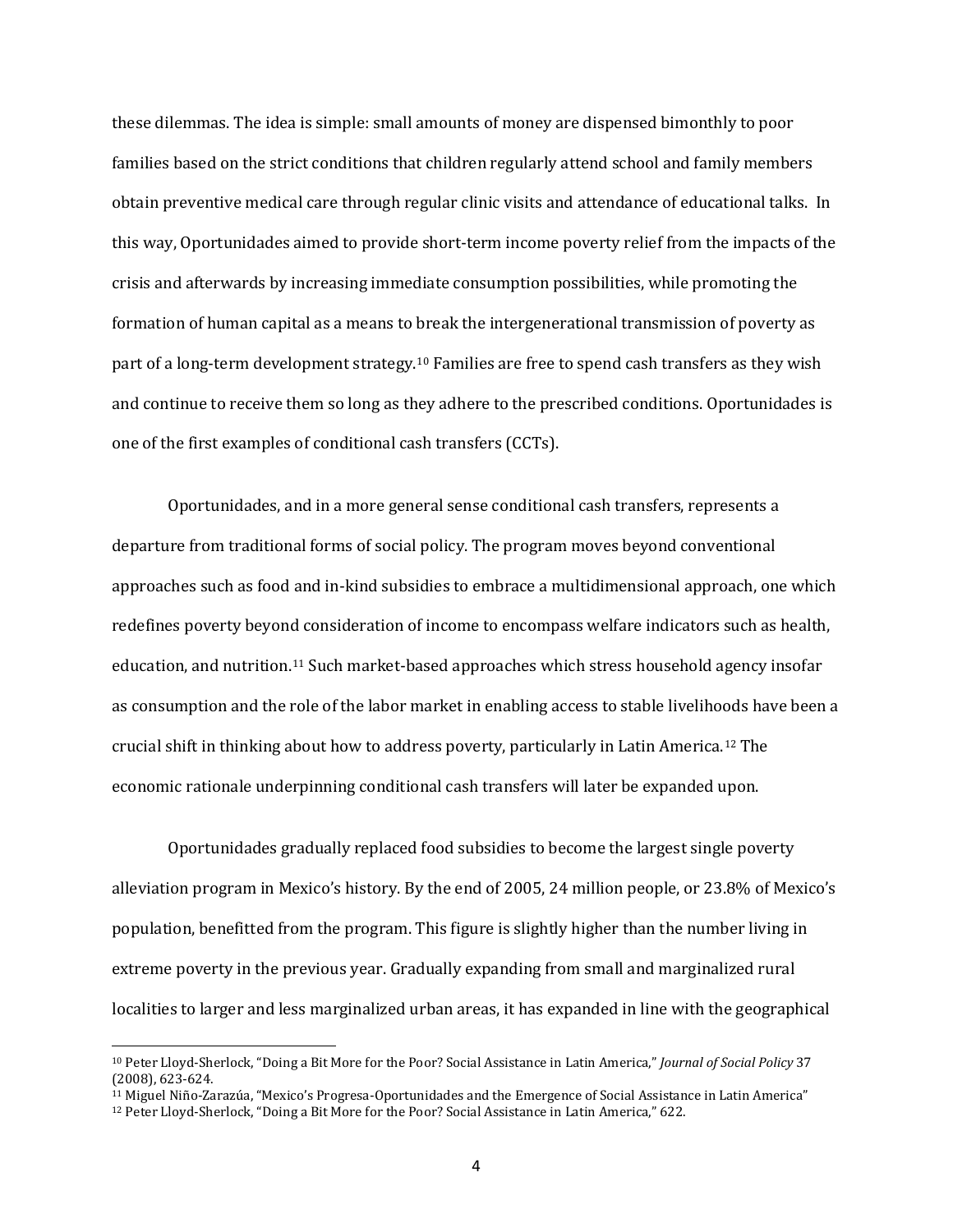distribution of poverty. The six states (Chiapas, Mexico State, Puebla, Veracruz, Oaxaca, and Guerrero) accounting for 48.2% of total poverty are home to 53.6% of beneficiary households.<sup>[13](#page-4-0)</sup>

As part of the nature of conditionality, Oportunidades incorporated a rigorous emphasis on continual monitoring and results evaluation into its operational design to ensure that beneficiaries adhered to conditions. This facilitated extensive academic research and independent evaluations which overwhelmingly viewed the program in a positive light, in particular emphasizing relative efficiency and effectiveness in improving educational outcomes.[14](#page-4-1) Oportunidades garnered the enthusiastic support of international financial institutions such as the World Bank and Inter-American Development Bank, who played critical supporting roles in exporting the conditional cash transfer model abroad. By 2007, 29 developing countries, primarily in Latin America, had implemented a CCT, with many others in the planning phases.[15](#page-4-2) The Inter-American Development Bank supports conditional cash transfers to much so that in 2001 it approved the largest loan in its history to facilitate the expansion of Oportunidades from rural into urban areas.<sup>[16](#page-4-3)</sup>

In a little more than a decade, a remarkable consensus had been achieved among evaluators, consultants, and academics close to international financial institutions regarding the strengths of conditional cash transfers: they target the poorest with minimal exclusion and inclusion errors, promote investments in human capital that break the intergenerational transmission of poverty, reduce poverty in the short term and the long term, lower income inequality, and are cost effective.[17](#page-4-4) A range of evidence supports these conclusions, but there exists an imbalance in analyses of conditional cash transfers that has produced an alarming tendency to

<span id="page-4-0"></span><sup>13</sup> Santiago Levy, *Progess Against Poverty: Sustaining Mexico's Progresa-Oportunidades Program*, 27-28.

<span id="page-4-1"></span><sup>14</sup> Enrique Valencia Lomelí, "Conditional Cash Transfers as Social Policy in Latin America: An Assessment of their Contributions and Limitations," *Annual Review of Sociology* 34 (2008), 478.

<span id="page-4-3"></span><span id="page-4-2"></span><sup>15</sup> Ariel Fiszbein, Norbert Schady, Francisco H. G. Ferreira, Margaret Grosh, Nial Kelleher, Pedro Olinto, and Emmanuel Skoufias, *Conditional Cash Transfers: Reducing Present and Future Poverty*, (Washington, DC: World Bank, 2009), 31. <sup>16</sup> Sudhanshu Handa and Benjamin Davis, "The Experience of Conditional Cash Transfers in Latin America and the Caribbean," *Development Policy Review* 24 (2006).

<span id="page-4-4"></span><sup>17</sup> Enrique Valencia Lomelí, "Conditional Cash Transfers as Social Policy in Latin America: An Assessment of their Contributions and Limitations," 478.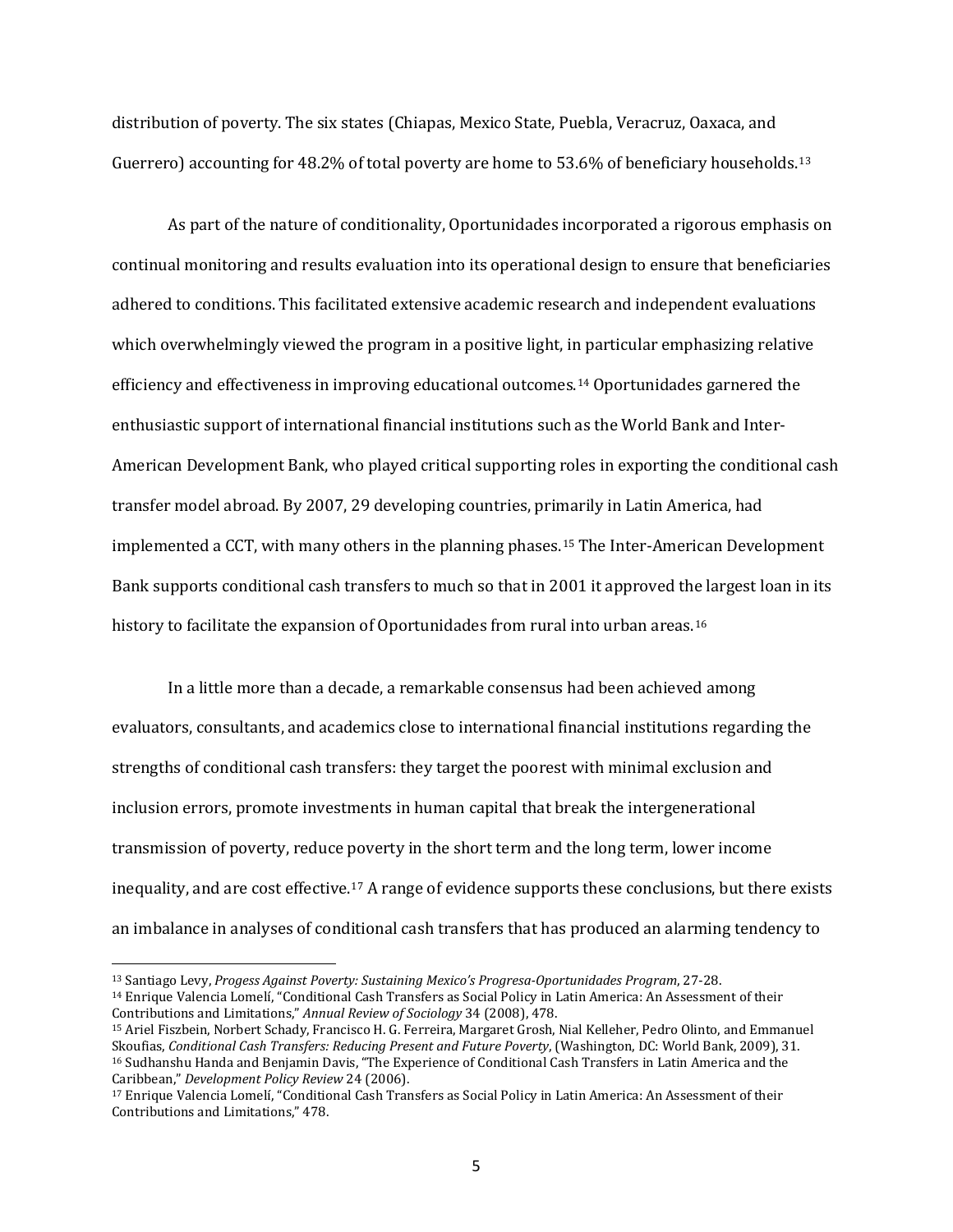regard them as *the* solution for poverty reduction and sustained development. Nancy Birdsall, president of the Center for Global Development, once remarked, ''I think these programs are as close as you can come to a magic bullet in development... Every decade or so, we see something that can really make a difference, and this is one of those things.''[18](#page-5-0) While conditional cash transfers improve upon the experiences of previous social assistance practices, they are not the panacea for poverty they are often hailed to be.

The purpose of this research is to disseminate the economic rationale underlying Oportunidades and, in a more general sense, conditional cash transfers. Emphasis is given to the experiences of Oportunidades, widely considered the most developed of conditional cash transfer programs, in terms of achieving explicit objectives. Though scholarly evaluations have been overwhelmingly positive for many valid reasons, the enthusiasm with which many speak about CCTs may be misguided. Significant constraints and limitations exist in their use as a comprehensive poverty alleviation tool. The tendency to view such programs as the solution to poverty requires deeper levels of analysis. Suggestions are given as to the proper place of CCT's as social assistance policy in the developing world.

## *The Economic Rationale for CCTs*

ı

This section departs from an analysis of the political and economic conditions leading to the creation of Oportunidades to disseminate the economic rationale more broadly governing conditional cash transfers. In other words, what are the theoretical advantages of conditional cash transfers with regards to other social assistance policy options? Why cash transfers? And why

<span id="page-5-0"></span><sup>18</sup> Celia W. Dugger, "To Help Poor Be Pupils, Not Wage Earners, Brazil Pays Parents," *The New York Times*, January 3, 2004, [http://www.nytimes.com/2004/01/03/world/to-help-poor-be-pupils-not-wage-earners-brazil-pays](http://www.nytimes.com/2004/01/03/world/to-help-poor-be-pupils-not-wage-earners-brazil-pays-parents.html?scp=1&sq=%22magic+bullet+in+development%22&st=nyt)[parents.html?scp=1&sq=%22magic+bullet+in+development%22&st=nyt,](http://www.nytimes.com/2004/01/03/world/to-help-poor-be-pupils-not-wage-earners-brazil-pays-parents.html?scp=1&sq=%22magic+bullet+in+development%22&st=nyt) accessed March 28, 2011.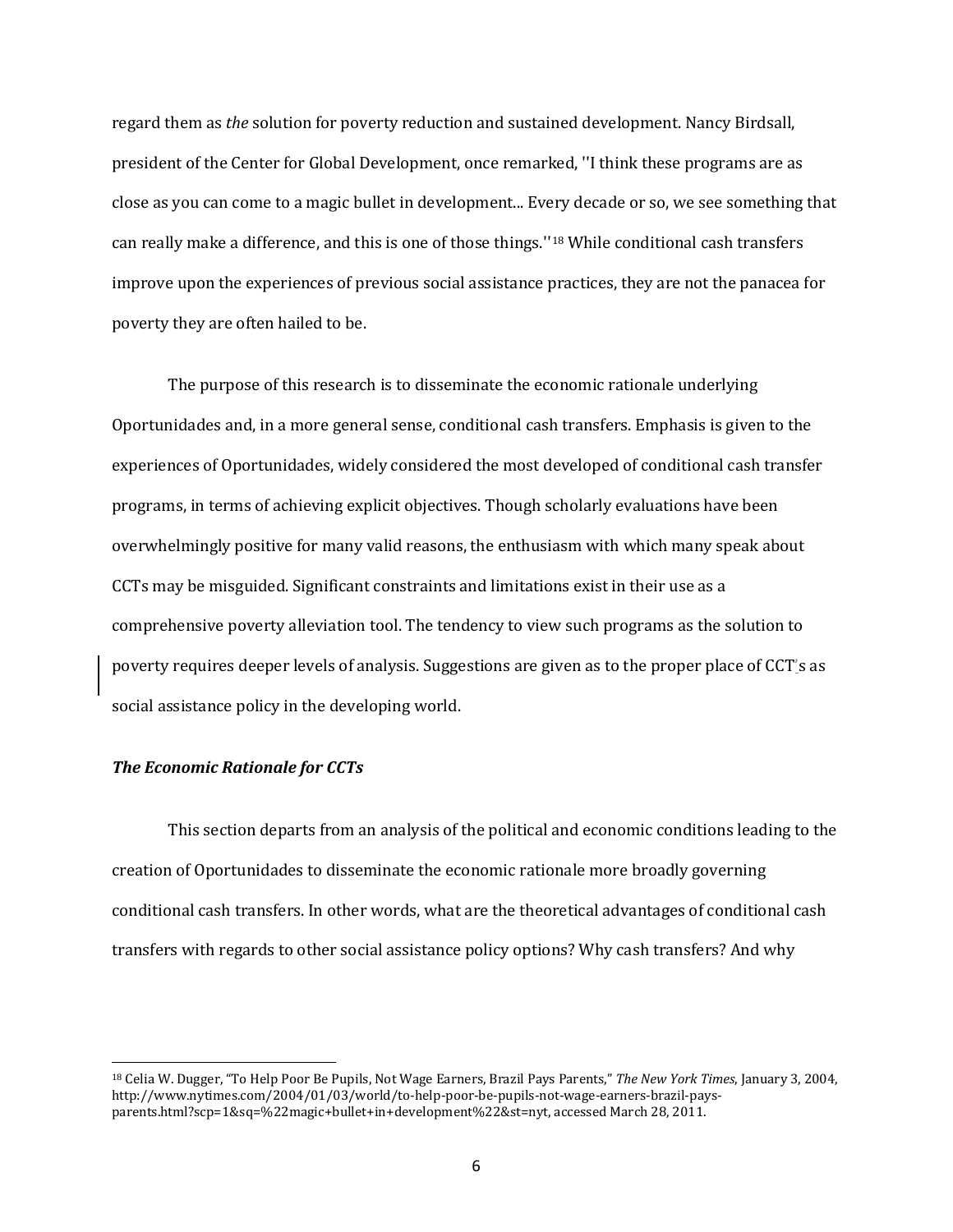attach conditionality? For purposes of clarity, any scheme requiring a specified course of action in order to receive a benefit is viewed as a conditional cash transfer.[19](#page-6-0)

At the heart of any debate concerning social protection are tradeoffs between equity and efficiency. Traditional social assistance policies such as generalized and targeted subsidies often come under criticism for favoring short-term equity objectives rather than long-term objectives of efficiency and economic growth, widely considered crucial to rapid and sustained poverty reduction[.20](#page-6-1) In fact, short-term equity objectives may actively undermine long-term efficiency objectives; leakage of benefits to non-target groups, perverse work and savings incentives, and 'dead' investment nature associated with traditional assistance policies possibly decrease economic growth prospects. [21](#page-6-2) This tradeoff has long defined discourse on the role of social assistance in providing poverty relief and developing economies.

However, the presumption of an equity-efficiency tradeoff has come under question. Social assistance may enable liquidity constrained poor people to become productive workers if appropriate incentives are provided for long-term investment in human capital. Safety nets are increasingly seen as having the potential to compensate for market failures that perpetuate poverty, notably in settings with high inequality. [22](#page-6-3) Conditional cash transfers are a clear manifestation of this shift in thinking: short-term equity objectives are addressed in the form of income support to immediately increase consumption possibilities, while properly aligned incentives foster the human capital accumulation widely considered necessary for long-term efficiency gains.

<span id="page-6-0"></span><sup>19</sup> Jishnu Das, Quy-Toan Do, and Berk Özler, "Conditional Cash Transfers and the Equity-Efficiency Debate," April 21, 2004, [http://papers.ssrn.com/sol3ers.c/papfm?abstract\\_id=610325,](http://papers.ssrn.com/sol3/papers.cfm?abstract_id=610325) accessed March 28, 2011.

<span id="page-6-1"></span><sup>20</sup> Martin Ravallion, "Targeted Transfers in Poor Countries: Revisiting the Trade-Offs and Policy Options," May 2003, http://papers.ssrn.com/sol3/papers.cfm?abstract\_id=412803 , accessed March 26, 2011. <sup>21</sup> Ibid.

<span id="page-6-3"></span><span id="page-6-2"></span><sup>22</sup> Laura B. Rawlings and Gloria M. Rubio, "Evaluating the Impact of Conditional Cash Transfer Programs," *The World Bank Research Observer* 20 (2005), 33.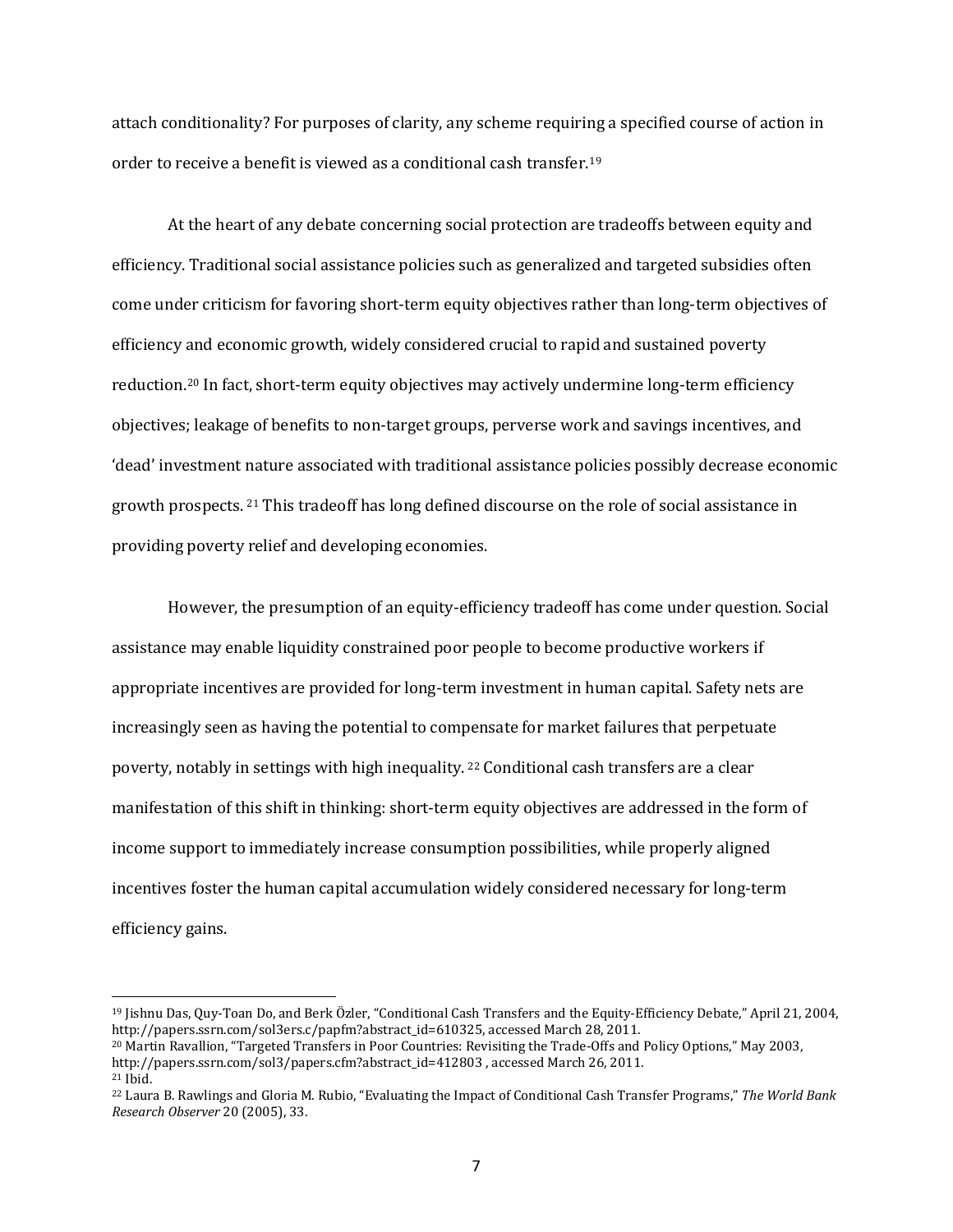The food subsidies in place prior to Oportunidades, in addition to failing to address longterm structural poverty, were considered inefficient transfer mechanisms of income for reasons inherent in their design. Even if the subsidy is complete (in other words the subsidized item is free), the finite quantity of consumption limits the potential extent and scope of income transfers. On the other hand, even if the subsidy is not complete, poor households still face income constraints and consumption choices that limit the size of the subsidy received. In fact, higher-income households may capture a greater share of the benefits provided by a subsidy.[23](#page-7-0) Thus, it may follow to reason that direct cash transfers to the poor could ameliorate these problems characteristic of subsidies.

In theory, cash transfers facilitate less errors of inclusion than subsidies, since the transfer mechanism *directly* grants income to those who are targeted. In addition, cash transfers avoid the creation of secondary markets and price distortions resulting from subsidies. Information asymmetries are addressed by giving households discretion over how best to allocate the assistance, empowering households to exercise agency in choosing which expenditures most improve living standards given unique circumstances. [24](#page-7-1) A liquidity constrained family with limited access to capital, for example, may utilize a cash transfer to invest in their children's education, an investment decision which otherwise would not have been possible. Such a decision enabled by a cash transfer is both equitable and efficient, not only improving a household's living standards but better allocating capital within an economy.[25](#page-7-2)

Of course, private behavior is not necessarily consistent with the social optimum. A serious concern is the disincentive effect of a cash transfer. With a level of basic necessities provided for by government, individuals may be discouraged from entering or staying in the labor force, or neglect

<span id="page-7-0"></span><sup>23</sup> Santiago Levy, *Progess Against Poverty: Sustaining Mexico's Progresa-Oportunidades Program*, 7-8.

<span id="page-7-1"></span><sup>24</sup> Laura B. Rawlings, "A New Approach to Social Assistance: Latin America's Experience with Conditional Cash Transfer Programmes," *International Social Security Review* 58 (2004).

<span id="page-7-2"></span><sup>25</sup> Ariel Fiszbein, Norbert Schady, Francisco H. G. Ferreira, Margaret Grosh, Nial Kelleher, Pedro Olinto, and Emmanuel Skoufias, *Conditional Cash Transfers: Reducing Present and Future Poverty*, 48.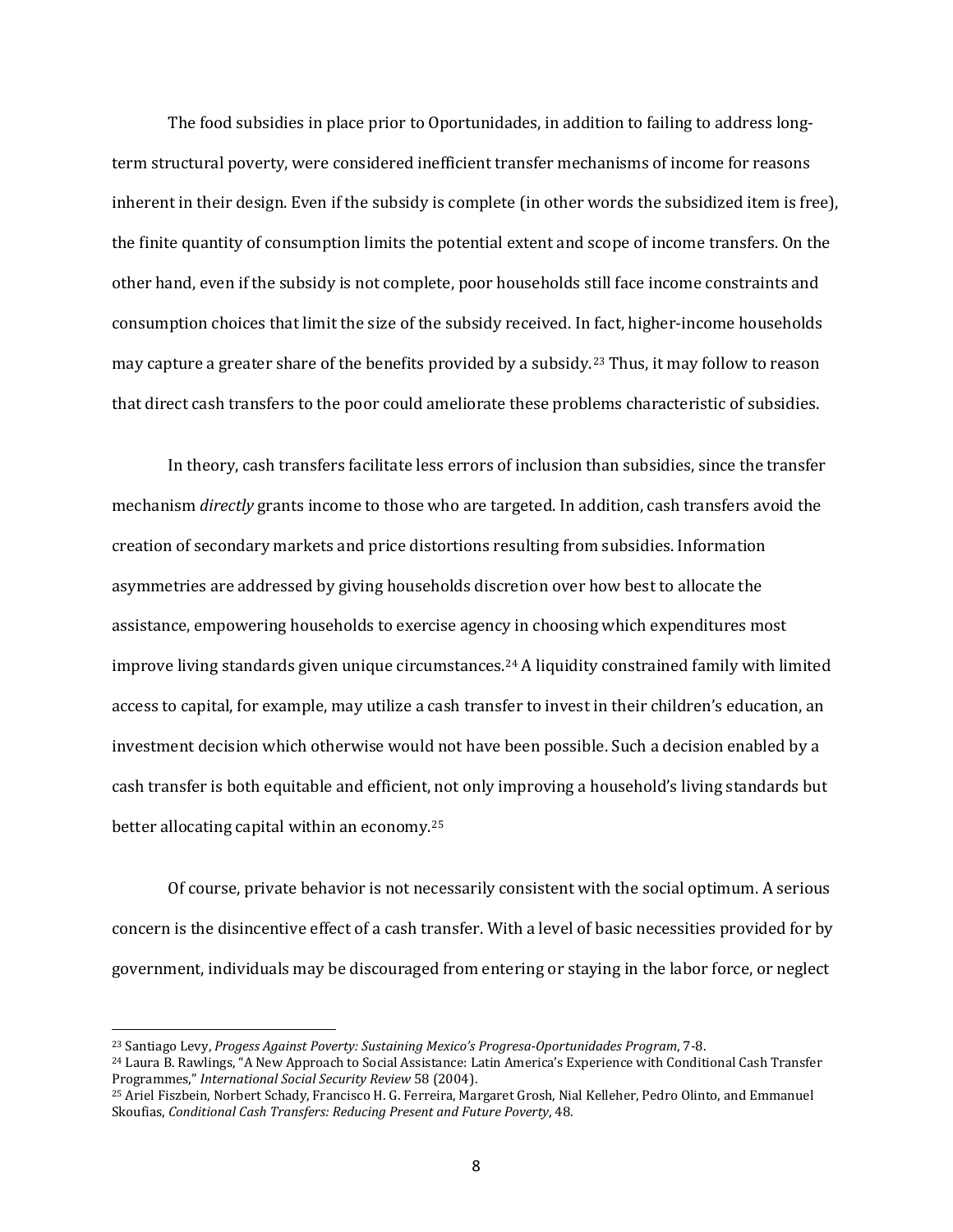to invest in human capital for future gainful employment.[26](#page-8-0) Well-functioning unrestricted cash transfers also assume informed, rational agents act in ways largely consistent with the social optimum, though this view is discouragingly idealistic. Private information about the expected return of investments is often imperfect and persistent. Even assuming perfect information, recent behavioral economics research suggests that people tend to act in ways inconsistent with future goals. A bias toward short-term gains may cause a household's level of human capital investment to deviate from the "true" private and collective social optimum[.27](#page-8-1) A similarly liquidity constrained family, for example, may choose not to invest a cash transfer in a child's education, but rather squander those resources on fruitless goods which bear no impact on human capital accumulation. In this instance, equity of some form is achieved but efficiency is not.

Herein lays the essential rationalization for attaching conditionality to cash transfers: given the inevitable presence of market failures, conditionality aligns incentives for individuals and households to adjust their behavior closer to the social optimum. In any conditional cash transfer, the conditioned-on good is considered to support actions in the greater public interest. Conditionality helps to increase overall welfare when individual and societal preferences differ. [28](#page-8-2) In this way, equity is not necessarily achieved at the cost of efficiency. Income is transferred to the poor under the condition that investments be made in the formation of human capital which serve longer-term efficiency objectives. The two may complement each other.

Several advantages follow with the imposition of conditionalities. Conditionalities serve as screening mechanisms insofar as only members of the target group self-select into the program. If the conditioned-on good is an inferior good (as is the case with public educational and health services), rich households which consume less of the good to begin with would find the marginal

<span id="page-8-0"></span><sup>26</sup> Ibid, 47.

<span id="page-8-1"></span><sup>27</sup> Ibid, 50.

<span id="page-8-2"></span><sup>28</sup> Jishnu Das, Quy-Toan Do, and Berk Özler, "Reassessing Conditional Cash Transfer Programs," *The World Bank Research Observer* 20 (2005), 64.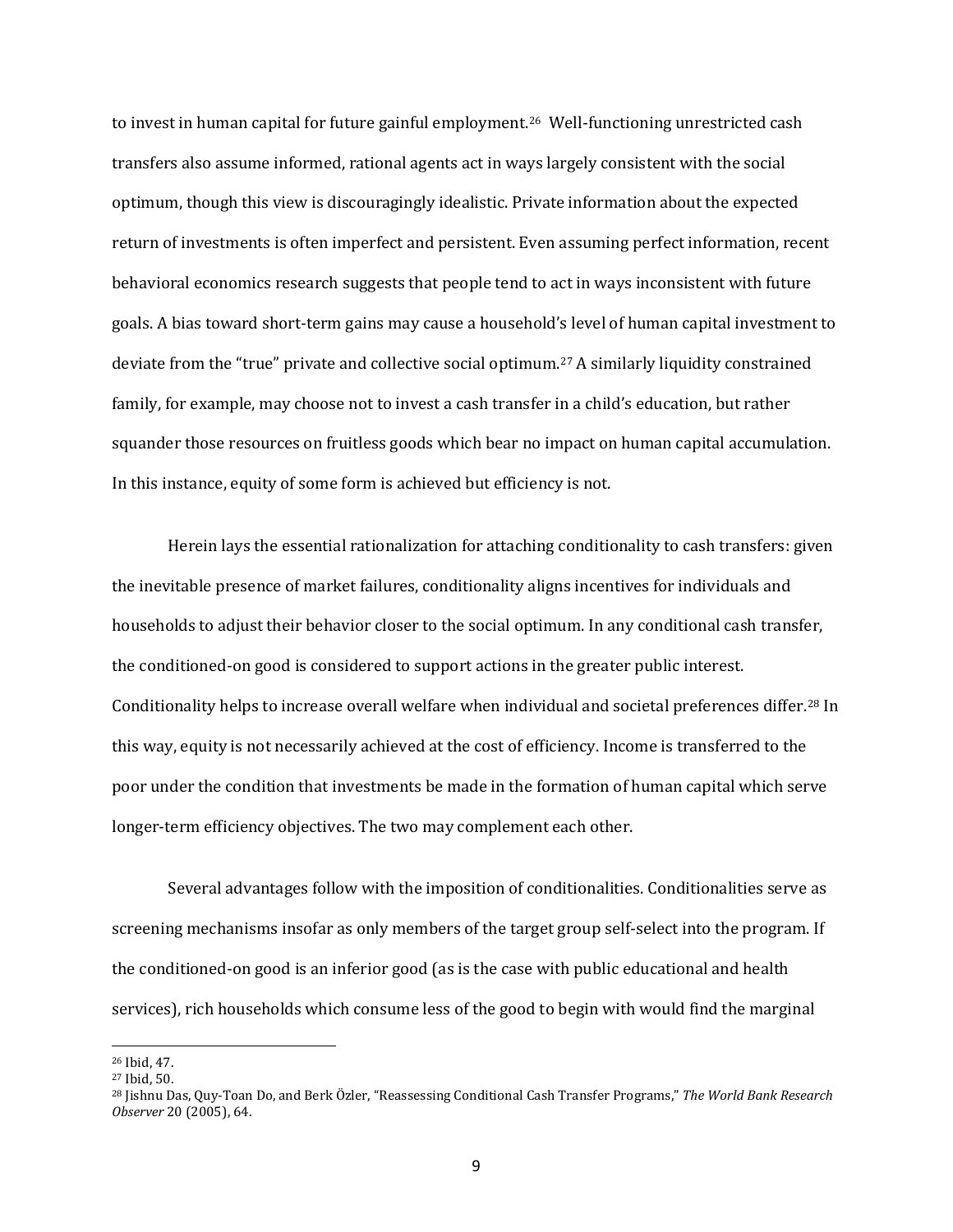costs of complying with conditions higher than the marginal benefit and opt out of the program. Conditionalities may also resolve work disincentive effects by equating the direct costs and opportunity costs associated with the conditioned-on good with the size of the cash transfer. However, considering that conditional cash transfers are also meant as a way to increase immediate consumption possibilities, the actual size of the transfer is slightly higher than those costs.

#### *Assessment of Performance and Achievements of Oportunidades and CCTs*

Conditionality theoretically improves upon numerous criticisms levied against cash transfers, but a balanced assessment of results to date is required to determine whether the enthusiasm with which conditional cash transfers are viewed is indeed justified. Targeting is generally considered effective and the work disincentive effect minimal. However, the focus will be on three principal, explicit objectives of Oportunidades: to contribute to children's and young people's attendance and completion of primary, secondary, and high school education; to improve the health and nutritional status of poor households; and to reduce present and future poverty.<sup>[29](#page-9-0)</sup> Statistics and evidence in relation to the former two are positive, though the latter poses significant assessment challenges which serve to expose the constraints and limitations of conditional cash transfers.

# *Impacts on Schooling*

ı

Impacts on primary school enrollment have been either insignificant or nonexistent. This is partially explained by primary education enrollment rates of more than 90%, even in underprivileged rural areas, prior to the introduction of Oportunidades.[30](#page-9-1) A 2000 International Food Policy Research Institute report estimates the increases in rural areas to be between .74 and 1.07 percentage points for boys, with slightly higher increases between .96 and 1.45 percentage

<span id="page-9-1"></span><span id="page-9-0"></span><sup>29</sup> Santiago Levy, *Progess Against Poverty: Sustaining Mexico's Progresa-Oportunidades Program*, 21. <sup>30</sup> Ibid, 59.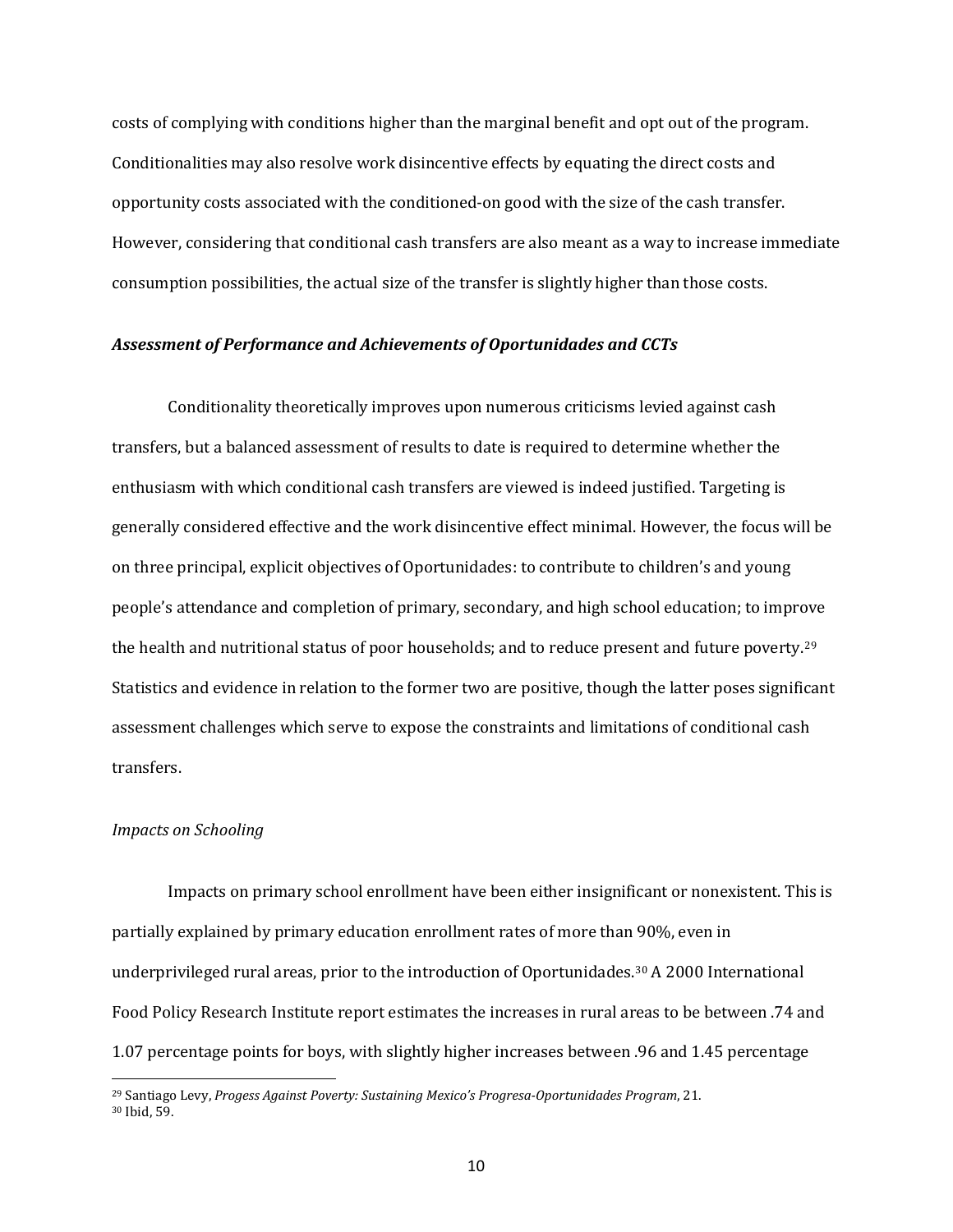points for girls.[31](#page-10-0) In urban areas, Oportunidades was not found to impact overall enrollment but demonstrated positive effects on dropout rates.[32](#page-10-1) Retention seems to be the primary benefit of Oportunidades at the primary school level, though this is not an explicit objective.

At the secondary level, increases in enrollment were more substantial, given a greater potential for gains with initially low baseline enrollment rates between 67 and 73%. [33](#page-10-2) Comparing enrollment levels of 1996-97 with those of 2002-03, enrollment in rural areas was reported to have increased 15.7% for boys and 28.7% for girls. In urban areas, the report found an overall increase of 4% two years after the introduction of Oportunidades.[34](#page-10-3) Despite lower effects in urban areas than rural areas, the overall impact at the secondary level is positive.

At the high school level, the positive trend continues on an overwhelming scale. From the 2000-01 to 2002-03 school years, overall enrollment in the first year of high school increased 85% in rural areas and 10% in urban areas. [35](#page-10-4) Clearly, the majority of Oportunidades' positive enrollment effects occur at the high school level, though support of enrollment at the primary and secondary level are of course necessary to reach this level.

### *Impacts on Health and Nutrition*

Oportunidades conditions the utilization of health services as a direct means of improving the health and nutritional status of beneficiaries. Therefore, it is no surprise that by most measures the results have been encouraging.

<span id="page-10-0"></span><sup>31</sup> T. Paul Schultz, "Final Report: The Impact of Progresa on School Enrollments," April 20, 2000, [http://www.ifpri.org/sites/default/files/publications/schultz\\_enroll.pdf,](http://www.ifpri.org/sites/default/files/publications/schultz_enroll.pdf) accessed March 30, 2011.

<span id="page-10-1"></span><sup>32</sup> Santiago Levy, *Progess Against Poverty: Sustaining Mexico's Progresa-Oportunidades Program*, 59.

<span id="page-10-2"></span><sup>33</sup> Laura B. Rawlings, "A New Approach to Social Assistance: Latin America's Experience with Conditional Cash Transfer Programmes"

<span id="page-10-3"></span><sup>34</sup> Susan W. Parker, "Evaluación del Impacto de Oportunidades Sobre La Inscripción, Reprobación, y Abandono Escolar," 2003,

[http://evaluacion.oportunidades.gob.mx:8010/441c7c1a3d30adf64e0e724174a9d527/impacto/2003/insp\\_ciesas\\_2003](http://evaluacion.oportunidades.gob.mx:8010/441c7c1a3d30adf64e0e724174a9d527/impacto/2003/insp_ciesas_2003_evaluacion.pdf) [\\_evaluacion.pdf,](http://evaluacion.oportunidades.gob.mx:8010/441c7c1a3d30adf64e0e724174a9d527/impacto/2003/insp_ciesas_2003_evaluacion.pdf) accessed March 29, 2011.

<span id="page-10-4"></span><sup>35</sup> Ibid.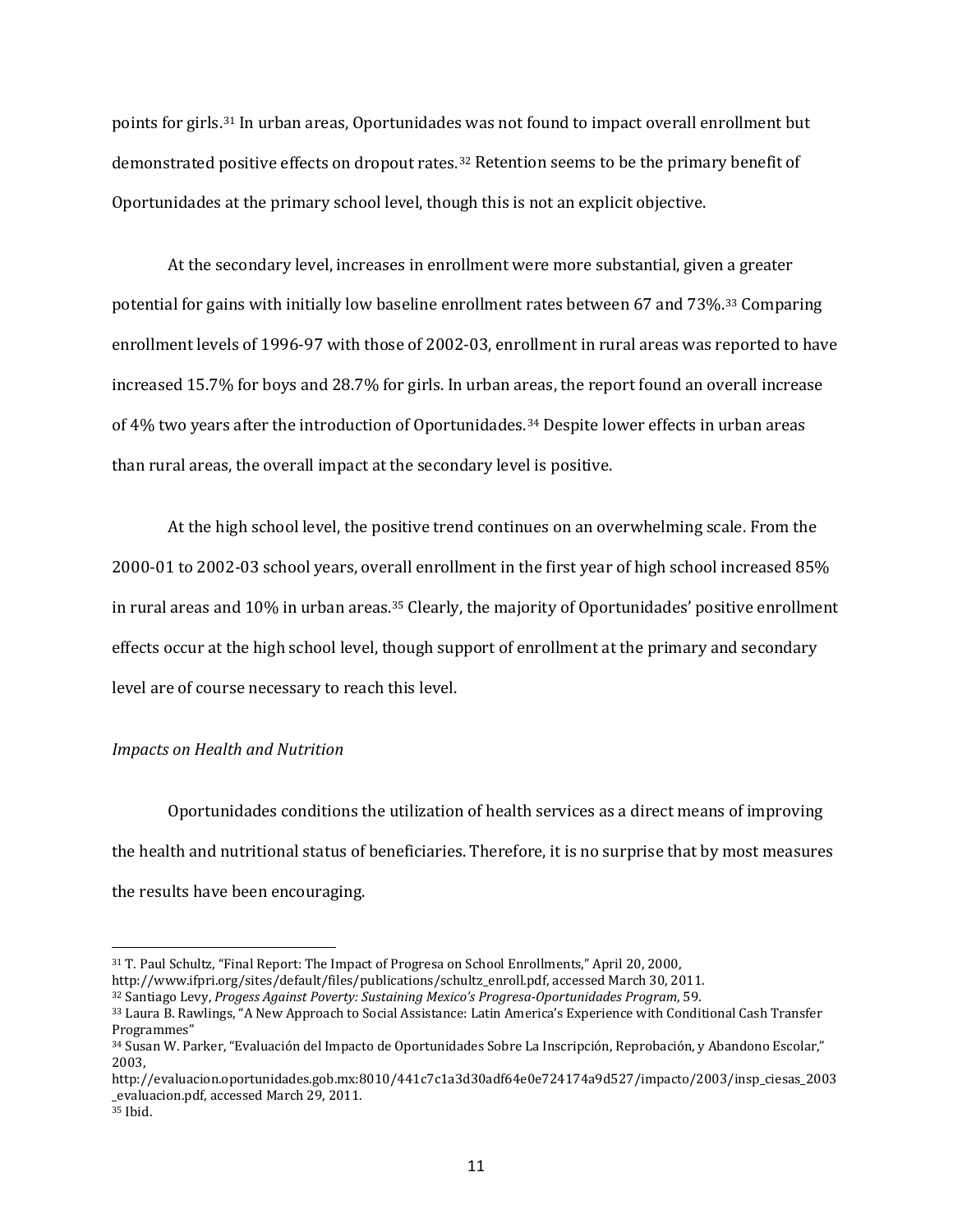In the first two years of the program, aggregate demand for health services in rural areas increased 30-50%. A 2004 study observed a 67% difference in demand for health care services between program and nonprogram communities. Most importantly, the increase in demand was mainly for preventive care services by families that had not previously frequented neither public nor private health centers. As a result, incidence of severe disease and health-related issues decreased substantially. Hospitals saw a 58% drop in visits for rural children in the birth-to-age-two group as well as a decrease in the over-fifty age group.<sup>[36](#page-11-0)</sup>

Increased utilization of preventive health services has translated into concrete results. A study researching rural households which had been beneficiaries of the program since 1998 observed that over a five-year period, sick days for individuals sixteen to forty-nine years of age decreased 18%. The positive effect extends to urban areas as well, with a 50% reduction in sick days among individuals aged sixteen to forty.[37](#page-11-1) As a result of improved nutrition and preventive care, health gains for children range from improvements in motor skills to decreases in growth stunting. A 2004 study of children who had been participants since 1998 and 2000 found a 10-15% improvement in various motor skills than similarly aged, nonparticipant children.[38](#page-11-2) In addition to enhanced motor development, participant children experience a lower probability of growth stunting. In relation to nonparticipant counterparts, these children grow an average of nearly one centimeter more per year, representing one-sixth of their annual average growth.[39](#page-11-3)

Research conducted on the health outcomes of Oportunidades consistently support positive conclusions.[40](#page-11-4)

<span id="page-11-1"></span><span id="page-11-0"></span><sup>36</sup> Santiago Levy, *Progess Against Poverty: Sustaining Mexico's Progresa-Oportunidades Program*, 49. 37 Ibid, 50.

<span id="page-11-2"></span><sup>38</sup> Ibid, 51.

<span id="page-11-3"></span><sup>39</sup> Ibid, 52.

<span id="page-11-4"></span><sup>40</sup> Enrique Valencia Lomel**í**, "Conditional Cash Transfers as Social Policy in Latin America: An Assessment of their Contributions and Limitations," 483.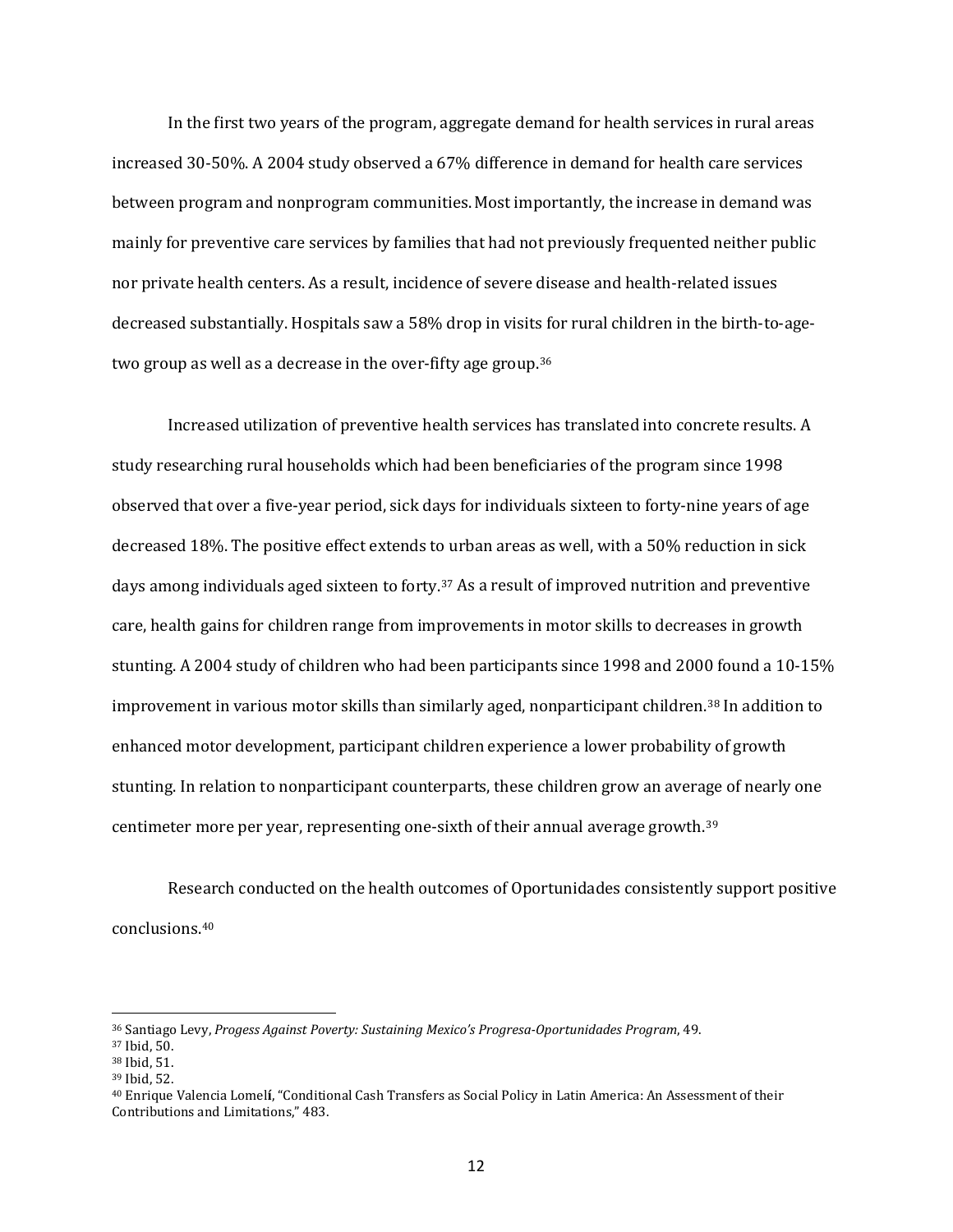### *Impacts on Present and Future Poverty*

ı

As noted, Oportunidades seeks to alleviate present poverty by expanding immediate consumption possibilities through the use of cash, while conditions that invest in the accumulation of human capital address future poverty.

With regard to present poverty, additional income clearly expands consumption possibilities. After just a year of program operation average consumption levels had increased by 13%. Participatory households chose to spend much of the additional income on fruits, vegetables, and animal products; this helps to explain the 7.8% increase in median caloric intake per person.<sup>[41](#page-12-0)</sup> Positive impacts on consumption suggest that conditional cash transfers not only rapidly raise living standards, but guarantee a basic level of food security to reduce economic vulnerability and protect against crises.

These results are to be expected given the size of cash transfers in comparison to family income (In Mexico, 20-21% of family consumption). [42](#page-12-1) However, in the aggregate the scale of poverty reduction effects varies. Arguments in support of a considerable poverty reduction effect of conditional cash transfers tend to stress shifts in the intensity rather than incidence of poverty. This distinction is a crucial one; intensity refers to the gap between a household's income and the poverty threshold, while incidence refers to the number of households able to rise above the threshold.

Certainly, Oportunidades has reduced the intensity of poverty. The size of the gap between household income and the poverty threshold decreased by 11.5%, 9.7%, and 12.1% during 2002,

<span id="page-12-1"></span><span id="page-12-0"></span><sup>41</sup> Laura B. Rawlings and Gloria M. Rubio, "Evaluating the Impact of Conditional Cash Transfer Programs," 48. <sup>42</sup> Enrique Valencia Lomel**í**, "Conditional Cash Transfers as Social Policy in Latin America: An Assessment of their Contributions and Limitations," 484.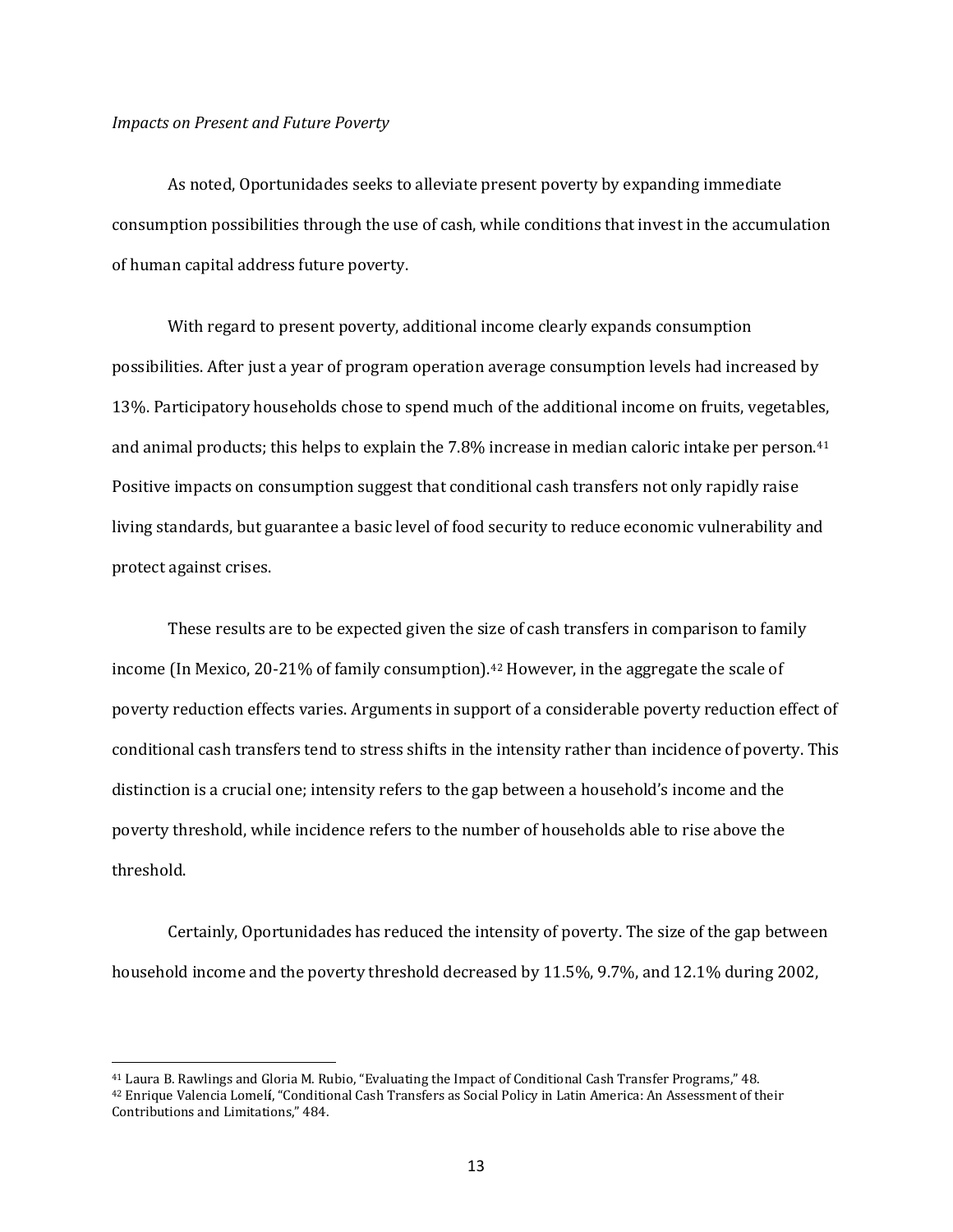2004, and 2005, respectively.[43](#page-13-0) Just two years after program implementation, a large reduction in the order of 30% was observed in the poverty gap.<sup>[44](#page-13-1)</sup> On the other hand, impacts on the incidence of poverty are not quite as significant. Based on data from the National Survey of Household Income, the national poverty rate decreased by 3.6% in 2002, 3.6% in 2004, and 5.1% in 2005, respectively. Greater effects were seen in rural areas than urban areas. Earlier calculations based on data from 1997 to 2003 found that only 9% of the rural poor managed to rise above the poverty threshold.[45](#page-13-2)

In terms of a food-based poverty line, Oportunidades contributed to a 1% reduction in the incidence of poverty on the national level from its introduction in 1997 to just prior to the recent global financial crisis. The impact is two to three times greater in rural areas.[46](#page-13-3) However, it must be noted that this miniscule reduction in incidence of poverty can be attributed to systemic vulnerabilities to covariate shocks, such as the 43% increase in international food prices between March 2007 and March 2008.<sup>[47](#page-13-4)</sup> In any conditional cash transfer, increased size of the transfer grants an additional degree of protection from such covariate shocks and would serve to reduce poverty intensity and incidence figures. Of course, these gains must be weighed against the work disincentive and targeting effects.

Unlike present poverty indicators, future poverty reductions resulting from human capital accumulation cannot yet be concretely measured. Children from households who have participated in Oportunidades since introduction in 1997 are only now leaving school and entering the workforce. Even so, the sample size is small considering the program only significantly expanded in scope in subsequent years.

<span id="page-13-0"></span><sup>43</sup> Ibid, 485.

<span id="page-13-2"></span><span id="page-13-1"></span><sup>44</sup> Miguel Niño-Zarazúa, "Mexico's Progresa-Oportunidades and the Emergence of Social Assistance in Latin America" <sup>45</sup> Enrique Valencia Lomel**í**, "Conditional Cash Transfers as Social Policy in Latin America: An Assessment of their Contributions and Limitations," 484.

<span id="page-13-4"></span><span id="page-13-3"></span><sup>46</sup> Miguel Niño-Zarazúa, "Mexico's Progresa-Oportunidades and the Emergence of Social Assistance in Latin America" <sup>47</sup> Ibid.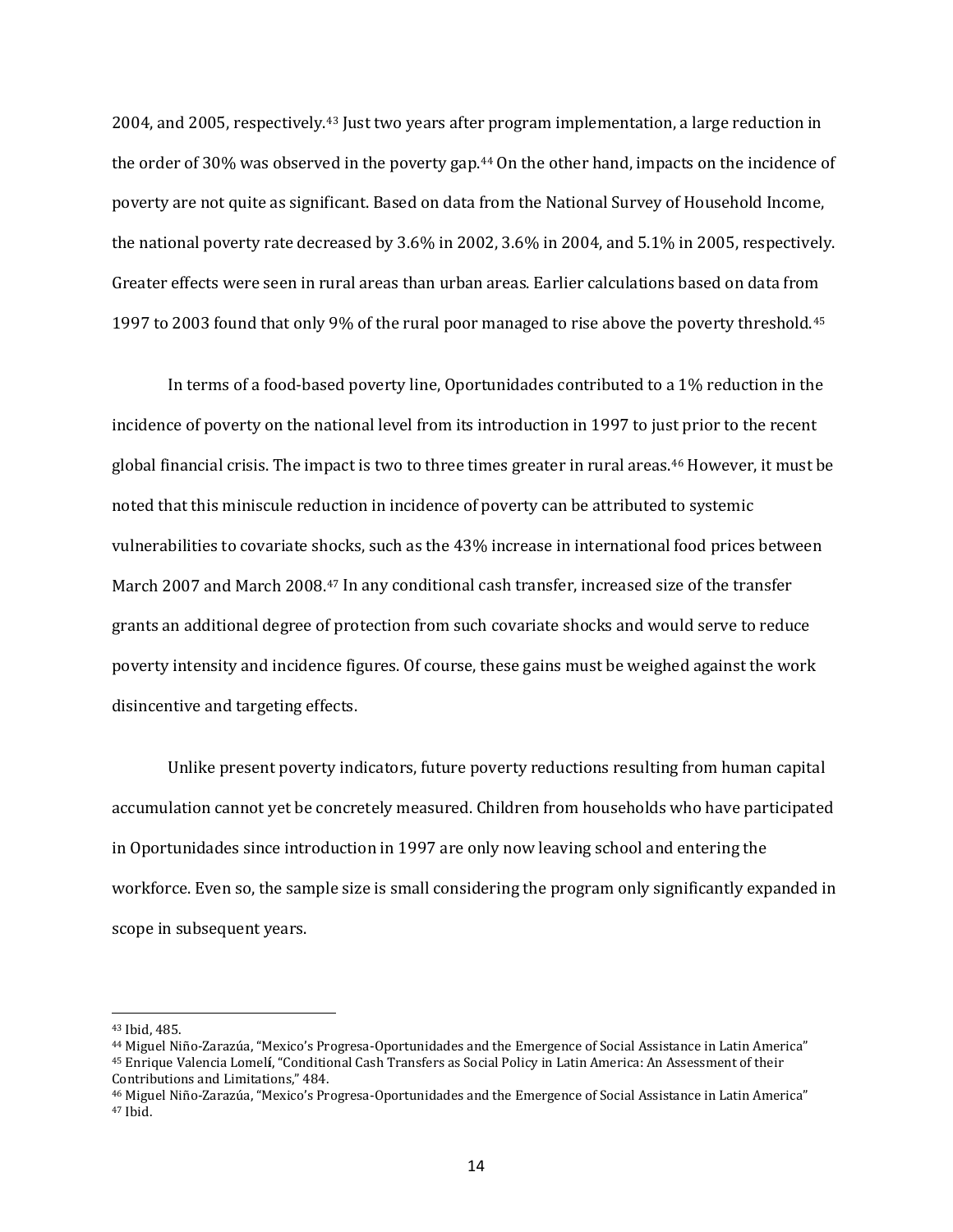The only conclusions that can be drawn, therefore, rely on simulations of possible future incomes. Initial evaluations suggested an increase of .66 years in schooling would yield 8% higher future wages, with improved nutrition further increasing future earnings by 2.9%.<sup>[48](#page-14-0)</sup> Whether these income gains are sufficient to enable participants to cross the poverty threshold remains unanswered.

Furthermore, an implicit assumption of such simulations is that better educated workers will find sufficient demand in the labor market for their services. This assumption is a pervasive one infrequently called into question. Realistically, productive work opportunities do not inherently follow increases in educational attainment. Between the years 1980 and 2000 in Mexico, relative returns to tertiary education were in fact lower than returns to secondary education, oversaturation of an educated labor supply having led to wage depressions. [49](#page-14-1) Santiago Levy, former deputy minister of finance in Mexico and principal architect of Oportunidades, originally defined the program as "transfers of income linked to investment in human capital today, and higher personal income tomorrow." In 2007, he revised his definition to admit, "Without businesses that have more capital and are larger, the 'higher personal income tomorrow' will not happen. Where are the companies that are going to hire, and register with the social security institute, the millions of workers from Oportunidades?"<sup>[50](#page-14-2)</sup> In order for investments in a healthier and more educated labor force to translate into increased earnings and sustained poverty reduction, the socioeconomic context must be one in which abilities and skills can be realized.

There is also the question of whether Oportunidades contributes to the development of human capital in the first place. Conditional cash transfers tend to be purely demand-side

<span id="page-14-0"></span><sup>48</sup> Emmanuel Skoufias and Benjamin Davis, "Targeting the Poor in Mexico: An Evaluation of the Selection of Households for Progresa," *World Development* 29 (2001)

<span id="page-14-1"></span><sup>49</sup> Marco Manacorda, Carolina Sánchez-Páramo, and Norbert Schady, "Changes in Returns to Education in Latin America: The Role of Demand and Supply Skills," *Industrial & Labor Relations Review* 63 (2007), 309.

<span id="page-14-2"></span><sup>50</sup> Enrique Valencia Lomel**í**, "Conditional Cash Transfers as Social Policy in Latin America: An Assessment of their Contributions and Limitations," 486.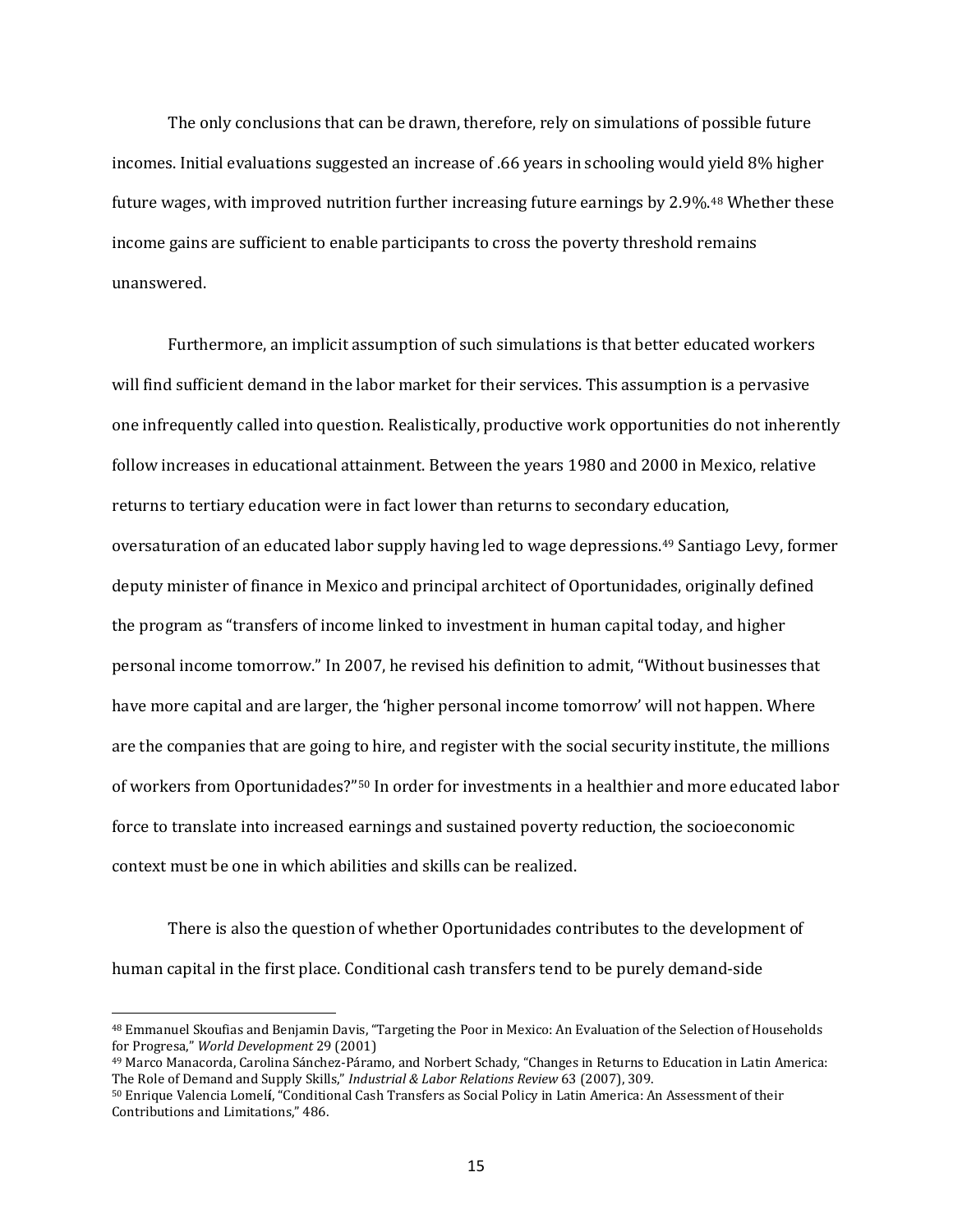interventions with the objective of increasing utilization of educational and health services. As documented, school enrollment rates generally increased as a result of Oportunidades, with the majority of gains mainly seen at the secondary and especially high school levels. Those already in school also stayed in school: dropout rates across the primary, secondary, and high school level decreased by 24% according to a 2005 Institute of International Food Policy Research report.[51](#page-15-0) These numbers are encouraging and good reason for enthusiasm, but little thought has been given as to the quality of the actual learning taking place. Utilization does not necessarily translate into human capital gains. Schools unprepared for enrollment increases may experience a decline in quality without appropriate supply-side responses. In the case of Oportunidades, there is no evidence of improved learning outcomes.[52](#page-15-1) Standardized test scores continue to lag significantly in comparison to other countries.[53](#page-15-2) Learning and quality of education are often ignored in evaluations, though these are the crucial factors for human capital gains. Efforts to boost school enrollment without necessary investments in education undermine any real welfare gain.<sup>[54](#page-15-3)</sup>

Achievements in health and nutrition indicators attest to the importance of supply-side intervention as a supplement to demand-side intervention. Basic primary health care services were extended and resources set aside to ensure an adequate supply of equipment, medicines, and material to meet the increased demand created by Oportunidades.[55](#page-15-4) Conditional cash transfers were designed in response to the perceived failures of traditional supply-side interventions, but supply-side investment is essential.

- <span id="page-15-1"></span><sup>52</sup> Peter Lloyd-Sherlock, "Doing a Bit More for the Poor? Social Assistance in Latin America," 629.
- <span id="page-15-2"></span>53"Anti-poverty programmes: Quid Pro Quo," The Economist, February 12, 2009,

<span id="page-15-0"></span><sup>51</sup> Emmanuel Skoufias, *Progresa and its Impacts on the Welfare of Rural Households in Mexico* (Washington, DC: International Food Policy Research Institute, 2005)

[http://www.economist.com/node/13109639,](http://www.economist.com/node/13109639) accessed April 1, 2011.

<span id="page-15-3"></span><sup>54</sup> Peter Lloyd-Sherlock, "Doing a Bit More for the Poor? Social Assistance in Latin America," 630.

<span id="page-15-4"></span><sup>55</sup> Laura B. Rawlings and Gloria M. Rubio, "Evaluating the Impact of Conditional Cash Transfer Programs," 36.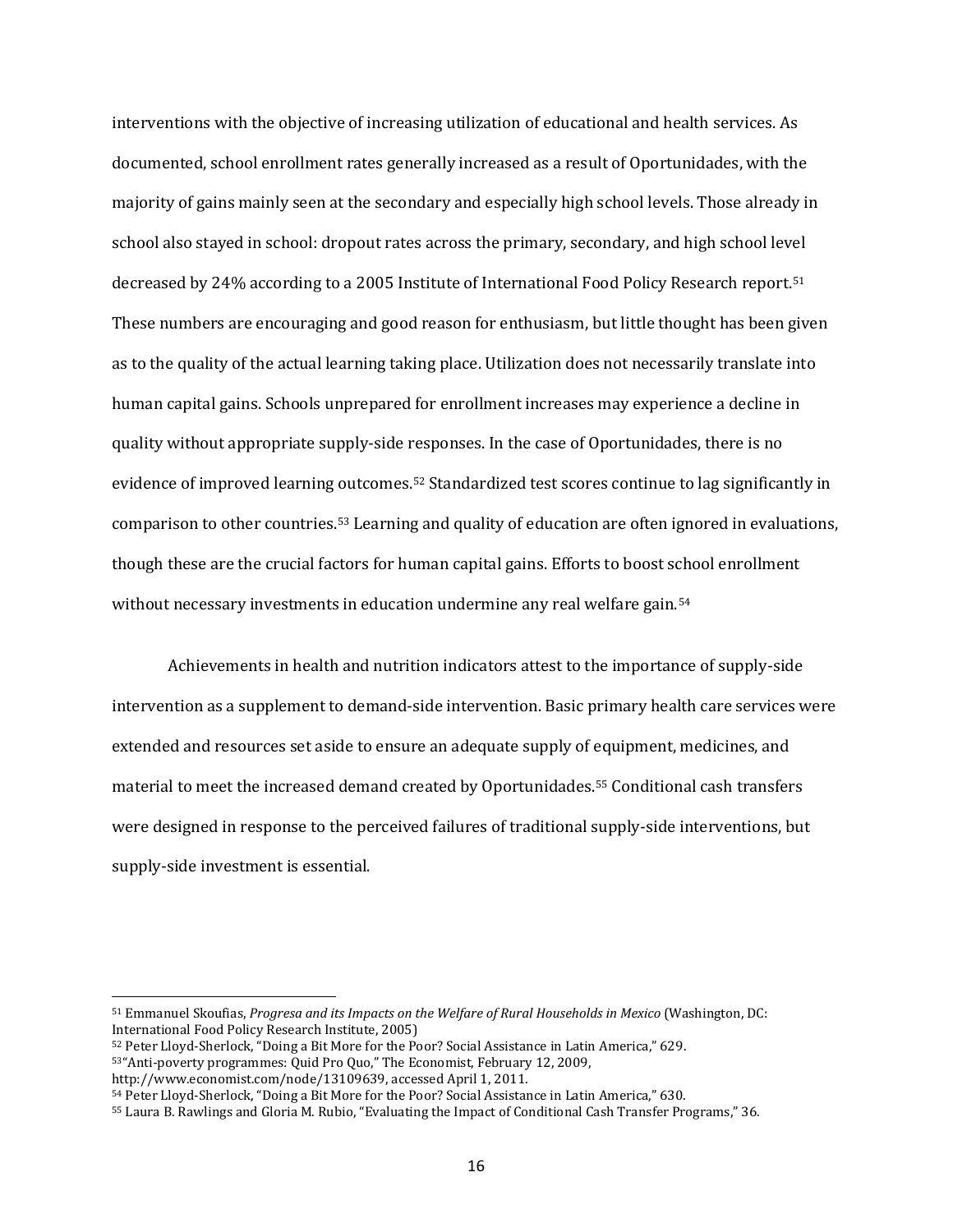# *Conclusion*

The zeal with which many academics, international financial institutions, and nonprofit organizations have embraced conditional cash transfers as a comprehensive social assistance and development strategy, largely based on the successes of Oportunidades, is astonishing. The financial support and speed with which these programs have spread throughout Latin America is unprecedented. On the positive side, this demonstrates that social policy innovations with compelling design features and promising evaluation results can be adopted and scaled up within a short period of time. Governments with the support of various domestic and international actors have the capacity to react remarkably quickly to poverty.

In many ways, the enthusiasm for conditional cash transfers is justified. School enrollment rates have increased dramatically, health and nutritional indicators are consistently positive, and the intensity of poverty has decreased by double-digit figures in the case of Oportunidades. Poor households overall are better off because of Oportunidades. Santiago Levy writes, "Compared with the dispersed set of generalized and target food subsidy programs and isolated health, nutrition, and education interventions that were in place up to mid-1990s, Progresa-Oportunidades is a better alternative. The effort put into this endeavor has been positive, and the change has been for the better. The program has played an important role in making the poor in Mexico better off today than a decade ago."<sup>[56](#page-16-0)</sup> Following encouraging statistics, it is assumed that the theoretical human capital gains achieved will enable participants to break the intergenerational transmission of poverty in the long term.

However, effective conditional cash transfers are predicated on three assumptions of varying probability: first, that the supply of publicly-provided educational and health infrastructure is adequate or an increase in services will follow the increase in demand; second, that the use of  $\overline{\phantom{0}}$ 

<span id="page-16-0"></span><sup>56</sup> Santiago Levy, *Progess Against Poverty: Sustaining Mexico's Progresa-Oportunidades Program*, 77.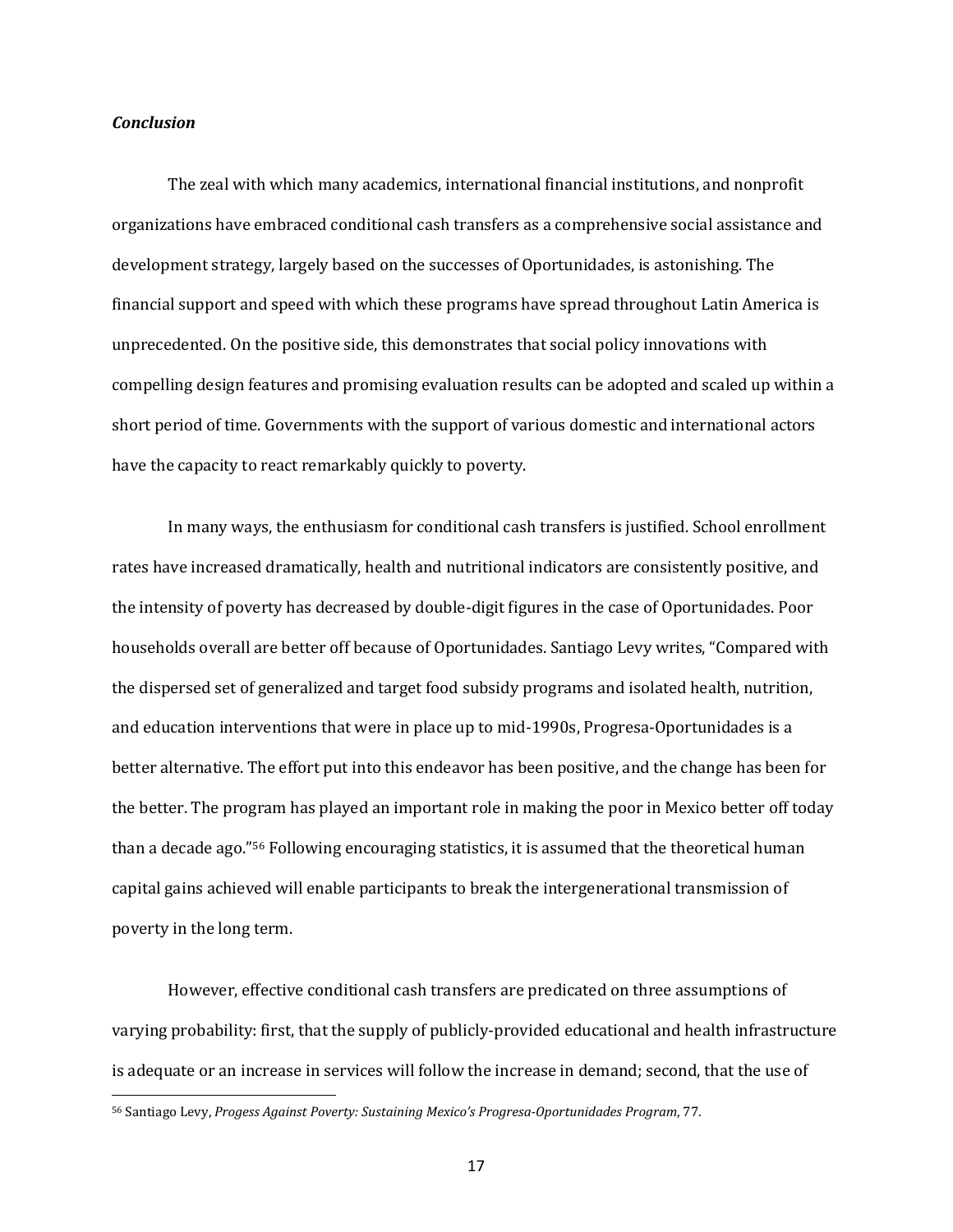educational and health services will result in human capital accumulation; and third, that labor markets will respond to increased human capital with gainful, productive employment opportunities that match demand. These assumptions do not always manifest themselves, leading to notable conclusions regarding the constraints, limitations, and proper role of conditional cash transfers in the context of social assistance.

Conditional cash transfers are not a substitute for high-quality supply-side investments. Conditionalities subsidize demand for the utilization of conditioned-on goods, in most instances in the form of educational and health services. However, increased demand must be anticipated for and complemented with high-quality, effective services. If not, human capital gains may not be achieved, undermining the potential for long-term poverty relief.

In a similar vein, human capital gains do not necessarily lead to long-term poverty relief. The supply of gainful employment opportunities does not intrinsically correspond with the demand created by a healthier, higher educated labor force. Thus, conditional cash transfers are effective as a component of a broad redesign of poverty policy, but not as the singular solution some suggest them to be. They do not directly increase growth and will not by themselves eradicate poverty. Conditional cash transfers must be reinforced by micro and macroeconomic policies that have a stronger and more direct bearing on a country's growth rate. Such policies include incentives for investment, innovation, and job creation and fiscal stability controls.

Avid supporters of conditional cash transfers are right to point to successes, but a critical rethink is required, one which better recognizes and addresses the constraints and limitations of the model. Viewing them as *the* panacea for poverty in a certain sense precludes the need for other policy interventions, which may undermine efforts to alleviate poverty both in the short-term and the long-term.

18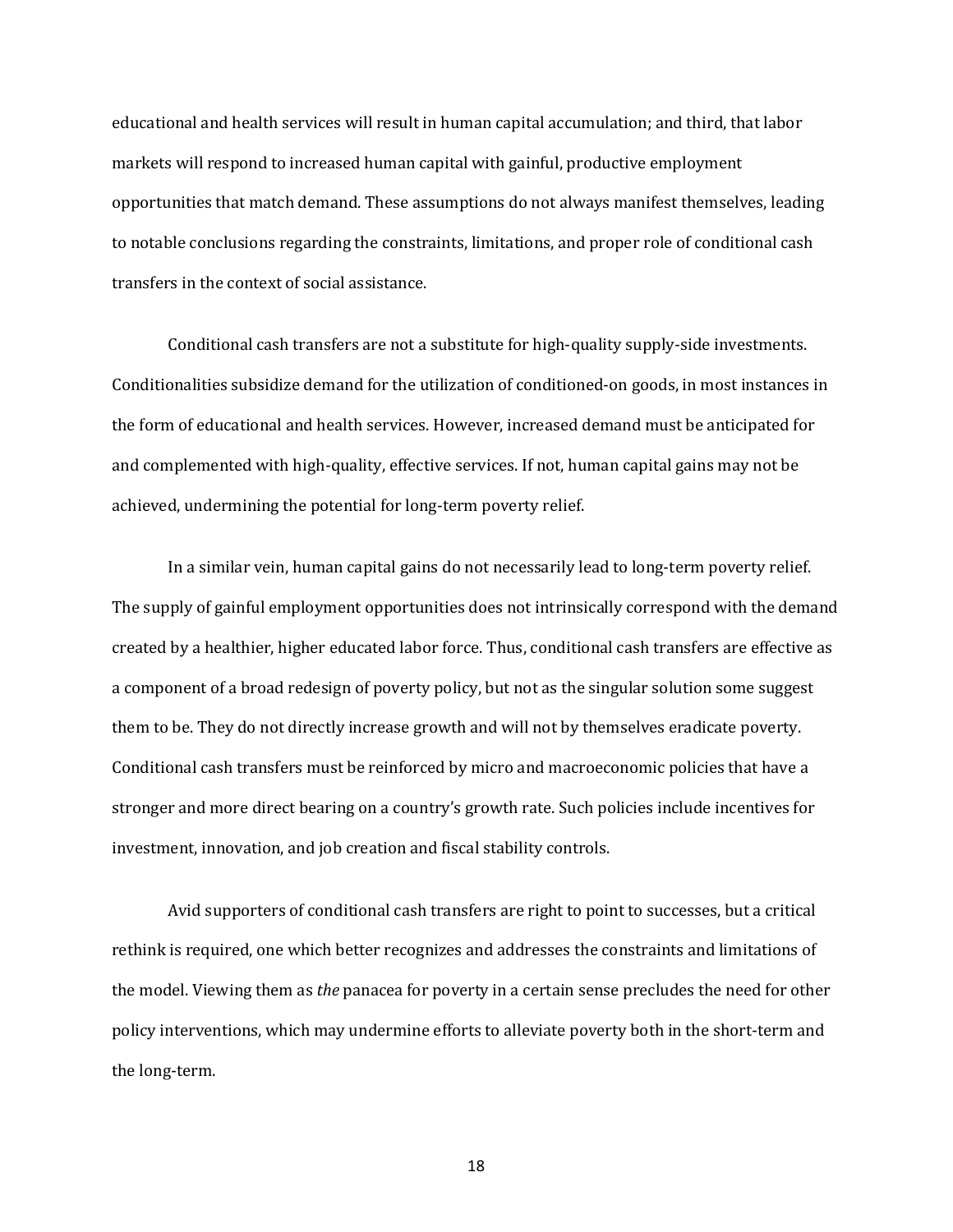# References

- Das, Jishnu, Quy-Toan Do, and Berk Özler. "Conditional Cash Transfers and the Equity-Efficiency Debate." World Bank World Bank Policy Research Working Paper No. 3280 (2004). http://papers.ssrn.com/sol3/papers.cfm?abstract\_id=610325 (accessed March 28, 2011).
- Das, Jishnu, Quy-Toan Do, and Berk Özler. "Reassessing Conditional Cash Transfer Programs." The World Bank Research Observer 20 (2005): 57-80.

Dugger, Celia W. "To Help Poor Be Pupils, Not Wage Earners, Brazil Pays Parents." The New York Times, January 3, 2004. http://www.nytimes.com/2004/01/03/world/to-help-poor-bepupils-not-wage-earners-brazil-paysparents.html?scp=1&sq=%22magic+bullet+in+development%22&st=nyt (accessed March 28, 2011).

- Fiszbein, Ariel, Norbert Schady, Francisco H. G. Ferreira, Margaret Grosh, Nial Kelleher, Pedro Olinto, and Emmanuel Skoufias. Conditional Cash Transfers: Reducing Present and Future Poverty. Washington, DC: World Bank, 2009.
- Gil-Díaz, Francisco. "The Origin of Mexico's 1994 Financial Crisis." The Cato Journal 17, no. 3 (1998). http://www.cato.org/pubs/journal/cj17n3-14.html (accessed March 25, 2011).
- Handa, Sudhanshu, and Benjamin Davis. "The Experience of Conditional Cash Transfers in Latin America and the Caribbean." Development Policy Review 24, no. 5 (2006): 513-536.
- Levy, Santiago. Progress Against Poverty: Sustaining Mexico's Progresa-Oportunidades Program. Washington, DC: Brookings Institution Press, 2006.
- Lloyd-Sherlock, Peter. "Doing a Bit More for the Poor? Social Assistance in Latin America." Journal of Social Policy 37, no. 4 (2008): 621-639.
- Lomelí, Enrique Valencia. "Conditional Cash Transfers as Social Policy in Latin America: An Assessment of their Contributions and Limitations." Annual Review of Sociology 34 (2008): 475-499.
- Manacorda, Marco, Carolina Sánchez-Páramo, and Norbert Schady. "Changes in Returns to Education in Latin America: The Role of Demand and Supply Skills." Industrial & Labor Relations Review 63, no. 2 (2007): 307-236.
- McKenzie, David J. "How Do Households Cope with Aggregate Shocks? Evidence from the Mexican Peso Crisis." World Development 31, no. 7 (2003): 1179-1199.
- Miguel Niño-Zarazúa. "Mexico's Progresa-Oportunidades and the Emergence of Social Assistance in Latin America." Brooks World Poverty Institute BWPI Working Paper No. 142 (2011). http://papers.ssrn.com/sol3/papers.cfm?abstract\_id=1788074 (accessed March 24, 2011).
- Parker, Susan W. " Evaluación del Impacto de Oportunidades Sobre La Inscripción, Reprobación, y Abandono Escolar." 2003.